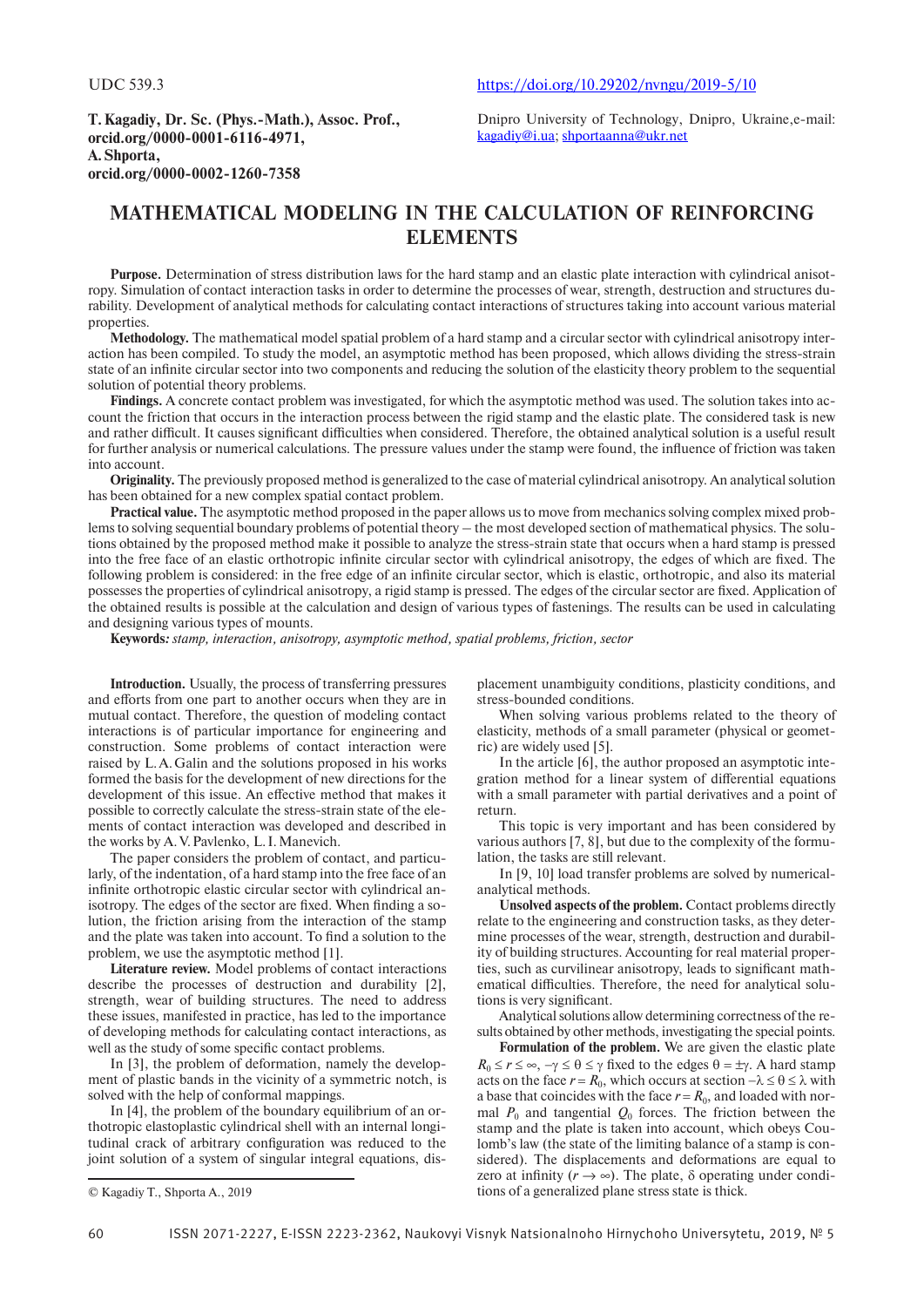Its material is orthotropic, the main directions of anisotropy coincide with the polar coordinates  $r$ , θ.

It is required to determine the laws of stress distribution under the stamp and in the plate.

**Solution method**. Let us introduce dimensionless coordinates  $\xi$ ,  $\eta$  instead of polar coordinates  $r$ ,  $\theta$  by the relations  $r =$  $=R_0e^{\xi}, \theta = \eta$ , then the considered problem can be reduced to integrating the equilibrium equations of the plate in displacements

$$
B_1 u_{\xi\xi} + Gu_{\eta\eta} - B_2(v_{\eta} + u) + Gmv_{\xi\eta} - Gv_{\eta} = 0;
$$
  

$$
Gv_{\xi\xi} + B_2 v_{\eta\eta} + B_2u_{\eta} + Gmu_{\xi\eta} - G(u_{\eta} - v) = 0,
$$

under the following boundary conditions

$$
\sigma_1 = B_1(R_0 e^{\xi})^{-1} (u_{\xi} + \vartheta_2 (v_{\eta} + u)) = 0;
$$
  
\n
$$
\tau = G(R_0 e^{\xi})^{-1} (u_{\eta} + v_{\xi} - v) = 0;
$$
  
\n
$$
u = v = 0; \quad (\eta = \pm \gamma); \quad u = c_0;
$$
  
\n
$$
\tau = \rho \sigma_1; \quad (\xi = 0, |\eta| < \lambda),
$$

the displacements and stresses are zero at infinity. In addition, the equilibrium conditions of the stamp must be satisfied

$$
\int_{-\lambda}^{\lambda} \sigma_1(0,\eta) d\eta + P_0 = 0; \quad \int_{-\lambda}^{\lambda} \tau(0,\eta) d\eta + Q_0 = 0.
$$

Since the state considered is the state of limiting equilibrium ( $\tau = \rho \sigma_1$ ), the second condition reduces to the first one. Here,  $u = u_r$ ;  $v = u_\theta$  are the components of the displacement vector of the plate;  $B_1 = E_1 \delta / (1 - \vartheta_1 \vartheta_2)$ ,  $B_2 = E_2 \delta / (1 - \vartheta_1 \vartheta_2)$ ;  $G = G_*\delta$  is stiffness of the plate on tension – compression;  $\sigma_1$  is normal stress in the direction of the coordinate  $\xi$ ;  $\tau$  is shearing stress;  $E_1$ ,  $E_2$  are modules of elasticity along the main directions;  $G_*$  is shear modulus;  $m = 1 + \vartheta_2 B_1/G = 1 + \vartheta_1 B_2/G$ ;  $\vartheta_1$ ,  $\vartheta_2$ is Poisson's coefficients of plate material  $\vartheta_1 B_2 = \vartheta_2 B_1$ ; *EF* is stiffness of the stringer on tension – compression;  $\rho$  is the coefficient of friction ( $\rho$  < 1); the indices  $\xi$ ,  $\eta$  denote differentiation with respect to the corresponding coordinates. Mathematical difficulties do not allow us to obtain an exact analytical solution to the problem posed. To research it, we apply the asymptotic method developed in [2, 3]. This method allows us to dissect the stress-strain state of the plate into two components, and each of them is found by successive solution of boundary value problems of the potential theory.

**The results.** *Solution for the first type stressed state.* The definition of the first type stress state (slowly varying in the direction of the coordinate  $\xi$ ) in the first approximation reduces to integrating equation

$$
B_1 u_{\xi\xi}^{1.0} + G u_{\eta\eta}^{1.0} = 0,\t\t(1)
$$

with the following boundary conditions

$$
u_{\xi}^{1.0} = 0(\xi = 0, \lambda < |\eta| < \gamma);
$$
  
\n
$$
u^{1.0} = \text{const}(\xi = 0, |\eta| < \lambda).
$$
\n(2)

Zero conditions are satisfied by derivatives of the required function at infinity. Since  $\eta = \pm \gamma$ , the component of the displacement vector *u* is zero, then  $u_{\xi}^{1.0}$  for  $\eta = \pm \gamma$ , will also be zero. The displacement  $v^{1.0}$  corresponding to a given stressstrain state is found from the relation (2)

$$
v_{\eta}^{1.0} + u^{1.0} = 0.
$$
 (3)

We introduce new independent variables  $\xi_1 = (G/B_1)^{1/2}\xi$ ;  $y_1 = \eta$ , then the boundary value problem (1, 2) takes the form

$$
u_{x_1x_1}^{1.0} + u_{y_1y_1}^{1.0} = 0;
$$
\n
$$
u_{x_1}^{1.0} = 0(x_1 = 0, \lambda < |y_1| < \gamma);
$$
\n(4)

$$
u^{1.0} = \text{const}(x_1 = 0, |y_1| < \lambda);
$$
  
\n
$$
u^{1.0}_{y_1} = 0(y_1 = \pm \gamma),
$$
\n(5)

derivatives become equal to zero at infinity.

Thus, it is required to find an analytic function  $u^{1,0}$  in the half-strip  $0 < x_1 \leq \infty$ ;  $|y_1| \leq \gamma$  by specified boundary conditions (5).

We will solve this problem by reflecting the half-strip from the plane  $z_1(z_1 = y_1 + ix_1)$  onto the upper half-plane of images  $z_1(z_1 = y_1 + ix_1).$ 

This reflection can be performed using the Schwarz-Christoffel transform.

If we require the origin of coordinates to keep its position, and points  $z_1 = \pm \gamma$  to be transformed into points  $\zeta_1 = \pm 1$ , then the reflection function will be written in the form

$$
\zeta_1 = \sin \frac{\pi z_1}{2\gamma}.\tag{6}
$$

Its real and imaginary components are written as follows

$$
\eta_1 = \sin \frac{\pi y_1}{2\gamma} \operatorname{ch} \frac{\pi x_1}{2\gamma}; \quad \xi_1 = \cos \frac{\pi y_1}{2\gamma} \operatorname{sh} \frac{\pi x_1}{2\gamma},\tag{7}
$$

and points  $z_1 = \pm \lambda$  image into points  $\zeta_1 = \pm l_1$ ;  $l_1 = \sin(\pi \lambda / 2\gamma)$ .

Let  $\varphi^0 = u^{1.0} + iQ^{1.0}$  (*Q*<sup>1.0</sup> be a harmonic function conjugate to  $u^{1.0}$ ). Then  $\varphi_1^0 = \varphi_{y_1}^0 = u_{y_1}^{1.0} + iQ_{y_1}^{1.0} = u_{y_1}^{1.0} - iu_{x_1}^{1.0}$ . The function  $\varphi_1^0(x_1, y_1)$  can be defined in the half-plane  $\zeta_1$ .

It follows from conditions (5) and relations (7) that on the real axis of the half-plane at the interval  $|\eta_1| < l_1$  the real component of the function  $\varphi_1^0$  is known, and the imaginary component is known on the remaining part of the axis  $\eta_1$ .

The problem of determining an analytic function in the half-plane, is solved using the Keldysh-Sedov formula when on some intervals of the boundary the real component is known, and on others the imaginary component of the unknown function. Since from obtained conditions (5) it follows that on the boundary of the half-plane  $\zeta_1$  the real component of the function  $\varphi_1^0$  at the interval  $|\eta_1| < l_1$  is equal to zero, and on the rest of the boundary the imaginary component is zero, then the solution for the function  $\varphi_1^0$  in the whole half-plane has the form

$$
\varphi_1^0(\zeta_1) = \frac{A}{\sqrt{\zeta_1^2 - l_1^2}},\tag{8}
$$

where  $A -$  is a real constant; the branch of the root that is positive for positive values of the argument is chosen.

The real and imaginary components  $\varphi_1^0(\zeta_1)$  define functions  $u_{x_1}^{1.0}$ ;  $u_{y_1}^{1.0}$ . In particular, when  $\xi_1 = 0$  ( $x_1 = 0$  or  $y_1 = \pm \gamma$ )

$$
\varphi_1^0(\eta_1) = \frac{A}{\sqrt{\eta_1^2 - l_1^2}}; \tag{9}
$$

$$
u_{y_i}^{1.0} = 0; \quad u_{x_i}^{1.0} = \frac{A}{\sqrt{\zeta_1^2 - \eta_1^2}}; \quad (|\eta_1| < l_1); \tag{10}
$$

$$
u_{y_i}^{1.0} = \frac{A}{\sqrt{\eta_i^2 - l_i^2}}
$$
;  $u_{x_i}^{1.0} = 0$ ;  $(|\eta_i| > l_1)$ .

The normal stress  $\sigma_1^0$  and the shear stress component  $\tau^{1,0}$ corresponding to the function  $u^{1.0}$  are found from formulas

$$
\sigma_1^0 = B_1 \left( R_0 e^{\xi} \right)^{-1} u_{\xi}^{1.0} = \left( R_0 e^{\xi} \right)^{-1} \sqrt{G B_1} u_{x_1}^{1.0},
$$
  

$$
\tau^{1.0} = G u_{\eta}^{1.0} \left( R_0 e^{\xi} \right)^{-1} u_{\xi}^{1.0} = G \left( R_0 e^{\xi} \right)^{-1} u_{\eta_1}^{1.0}.
$$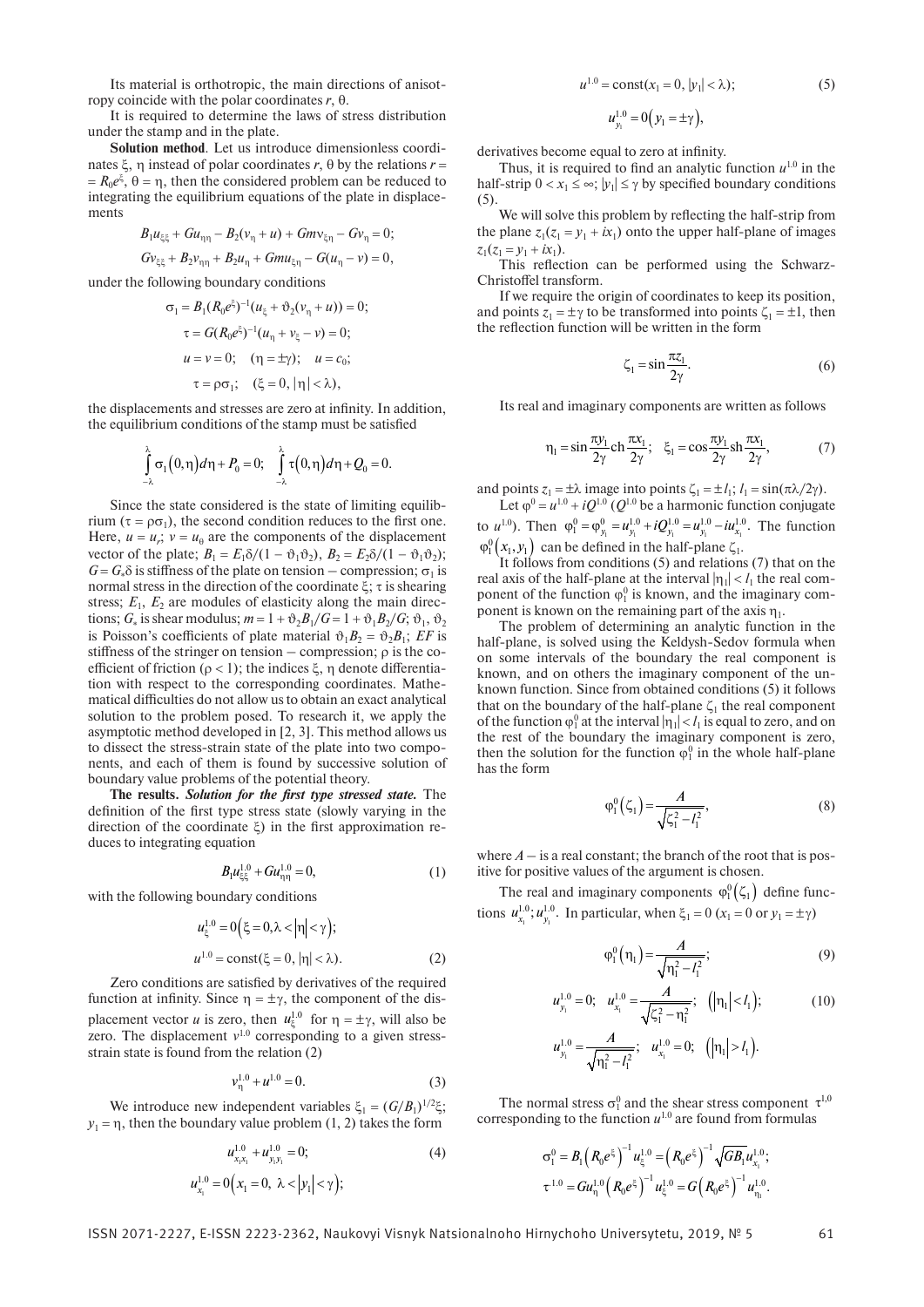The constant *A* is determined from the equilibrium condition of the stamp and is equal to

$$
A = -P_0 \Big[ \Big( 4\gamma/\pi \Big) R_0^{-1} \sqrt{GB_1} K(l_1) \Big]^{-1}, \tag{11}
$$

where  $l_1 = \sin(\pi\lambda/2\gamma)$ ,  $K(l_1)$  is a complete elliptic integral of the first kind.

The pressure under the stamp in the first approximation is expressed as follows

$$
\sigma_1^0 = -\frac{P_0 \pi}{4\gamma K(l_1)} \frac{1}{\sqrt{l_1^2 - \eta_1^2}},\tag{12}
$$

and the function  $u_{y_1}^{1.0}$  under condition  $\xi_1 = 0$ ,  $|\eta_1| > l_1$  is found from the formula

$$
u_{y_1}^{1.0} = \frac{A}{\sqrt{\eta_1^2 - l_1^2}},\tag{13}
$$

where *A* is given by (11). The component  $v^{1,0}$  of the displacement vector component  $v^0$  in this approximation is determined from equation (3) corresponding to a given stressed state. The function  $u^{1.0}$  is found from relations for  $u^{1.0}_{x_1}$ ,  $u^{1.0}_{y_1}$ function  $u^{1.0}$  is found from relations for  $u^{1.0}, u^{1.0}$ , respectively with  $|\zeta_1| < l_1$ ;  $|\zeta_1| > l_1$ , taking into account that  $y_1 = \eta = \pm \gamma$ ;  $u^{1.0} =$  $= 0$ . In particular, when  $x_1 = 0$  ( $\xi = 0$ ),  $|y_1| = |\eta| \le \lambda$ ,  $u^{1.2} = c_0 =$  $=(2\gamma/\pi)A\ln(l_1)[\cos(\pi\lambda/2\gamma)]^{-1}$ . This value determines the sag of the stamp. For  $x_1 = 0$  and sufficiently close  $y_1$  to the corner point of the stamp on the free boundary, the displacement  $u^{1,0}$ can be found from the formula

$$
u^{1.0} = \frac{2\gamma}{\pi} A \frac{\ln \left( \sin(\pi y_1/2\gamma) + \sqrt{\sin(\pi y_1/2\gamma)^2 - l_1^2} \right)}{\cos(\pi y_1/2\gamma)}.
$$

*Solution for the second type stressed state.* The second component  $v^{2.0}$  of the displacement vector component  $v^0$  corresponding to the stressed state of the boundary layer type is found from the equation [2]

$$
Gv_{\xi\xi}^{2.0} + B_2 v_{\eta\eta}^{2.0} = 0.
$$
 (14)

Note that components  $v^{1.0}$  and  $v^{2.0}$  have the same order of  $\varepsilon = G/B_1$ , but the derivative  $v_{\xi}^{2.0}$  is greater than the derivative  $v_r^{1.0}$  by two orders at  $q = B_2/B_1 \approx 1$ . Therefore, in this approximation, boundary conditions for determining  $v^{2.0}$  from equation (14) are written as follows

$$
\nu_{\xi}^{2.0} = -u_{\eta}^{1.0} (\xi = 0, \ \lambda < |\eta| < \gamma); \n\nu_{\xi}^{2.0} = 0 (\eta = \pm \gamma); \nG\nu_{\xi}^{2.0} = \rho R_0 \sigma_1^0 (\xi = 0, \ |\eta| < \lambda).
$$
\n(15)

In this case, as was supposed in the statement of the problem,  $\rho < 1$  ( $\rho = \rho_0 \varepsilon^{1/2}$ ,  $\rho_0 \approx 1$ ). The component  $u^{2.0}$ , corresponding to a given stressed state satisfies the condition [2]  $u_{\xi\xi}^{2.0} = 0$ .

After introducing new independent variables  $x_1$  =  $=(B_2/G)^{1/2}\xi$ ;  $y_2 = \eta$ , the boundary value problem (14, 15) takes the form

$$
v_{x_2x_2}^{2.0} + v_{y_2y_2}^{2.0} = 0; \t\t(16)
$$

$$
v_{\div}^{2.0} = -\left(G \ / B_{2}\right)^{1/2} u_{\nu_{2}}^{1.0} \left(x_{2} = 0, \lambda < |y_{2}| < \gamma\right);
$$
\n
$$
v_{x_{2}}^{2.0} = 0\left(y_{2} = \pm \gamma\right); \qquad (17)
$$
\n
$$
v_{x_{2}}^{2.0} = \rho R_{0} \left(GB_{2}\right)^{1/2} \sigma_{1}^{0} \left(x_{2} = 0, |y_{2}| < \lambda\right).
$$

The problem (16, 17) is the Neumann problem for the function  $v^{2.0}(x_2, y_2)$ , which can be solved by reflecting the halfstrip from the plane  $z_2$  ( $z_2 = y_2 + ix_2$ ) into the upper half-plane of the images  $\zeta_2$  ( $\zeta_2 = \eta_2 + i \xi_2$ ). The reflecting function has the form (6) with  $\zeta_1$  replaced by  $\zeta_2$ ,  $z_1$  by  $z_2$ . In this case, points  $x_2 = 0$ ,  $y_2 = \pm \lambda$  image into points  $\xi_2 = 0$ ;  $\eta_2 = \sin(\pi \lambda / 2\gamma) = \pm l_1$ , and points  $x_2 = 0$ ,  $y_2 = \pm \gamma$  – into points  $\xi_2 = 0$ ,  $\eta_2 = \pm 1$ . In addition, at  $\eta = \pm \gamma (y_1 - y_2) = \gamma$   $\xi_2 = \xi_1 = 0$ , and  $\eta_1$ ,  $\eta_2$  changes from  $\pm 1$  to  $\pm \infty$ . Therefore, it follows from relations (17) with allowance for (12, 13) that on the real axis ( $\xi_2 = 0$ ) of the half-plane  $\zeta_2$  the function  $v_{x_2}^{2.0}$  takes the following values

$$
v_{x_2}^{2.0} = \rho A \sqrt{\frac{B_1}{B_1}} \frac{1}{\sqrt{l_1^2 - \eta_2^2}}; \quad (|\eta_2| < l_1);
$$
  
\n
$$
v_{x_2}^{2.0} = -A \sqrt{\frac{G}{B_2}} \frac{1}{\sqrt{\eta_2^2 - l_1^2}}; \quad (l_1 < |\eta_2| < 1);
$$
  
\n
$$
v_{x_2}^{2.0} = 0; \quad (|\eta_2| > 1).
$$
  
\n(18)

If  $\psi^0 = v^{2.0} + iQ^{2.0}$ ; ( $Q^{2.0}$  is a harmonic function conjugate to  $v^{2.0}$ ), then  $\psi_1^0 = i\psi_{y_2}^0 = v_{x_2}^{2.0} + iv_{y_2}^{2.0}$ . The function  $\psi_1^0$  at any point of the upper half-plane can be defined by means of an integral of Cauchy type

$$
\psi_1^0(\zeta_2) = \frac{1}{\pi i} \int_{L} \frac{f(t)dt}{1 - \zeta_2} + ik,\tag{19}
$$

where *L* is the boundary of the half-plane,  $(\xi_2 = 0)$ ,  $f(t) =$  $= v_{x_2}^{2.0}(\eta_2)$ , *k* is an arbitrary real constant, which further will be assumed equal to zero.

From (19), taking into account (18), we obtain

$$
\psi_1^0(\zeta_2) = \rho A \sqrt{\frac{B_1}{B_2}} \frac{1}{\sqrt{l_1^2 - \zeta_2^2}} - \frac{A}{\pi i} \sqrt{\frac{G}{B_2}} \frac{1}{\sqrt{\zeta_2^2 - l_1^2}} \times \left[ \ln \frac{\zeta_2 - 1}{\zeta_2 + 1} + \ln \frac{(\zeta_2 + l_1^2) + \sqrt{(\zeta_2^2 - l_1^2)(1 - l_1^2)}}{(\zeta_2 - l_1^2) + \sqrt{(\zeta_2^2 - l_1^2)(1 - l_1^2)}} \right].
$$

The derivatives  $v_{x_2}^{2.0}$ ,  $v_{y_2}^{2.0}$  through the function  $\psi_1^0(\zeta_2)$  are defined as  $v_{x_2}^{2.0} = \text{Re}\psi_1^0(\zeta_2), v_{y_2}^{2.0} = \text{Im}\psi_1^0(\zeta_2).$ 

This completes the solution of the problem in the first approximation. The pressure under the stamp is determined by the formula (12), and the shear stress  $\tau$  below it has the form  $\tau^0 = \rho \sigma_1^0$ . Since  $u_{\xi}^{2.0} = 0$ , boundary conditions for determining functions  $u^{1,1}$ ,  $v^{2,1}$  in the second approximation are equal to zero [2].

Correspondingly, functions  $u^{2.1}$ ,  $v^{1.1}$  are zero. Therefore, solutions are zero; the second approximation does not introduce corrections into the first approximation (the expansion of solutions is over integer powers of the parameter  $\epsilon$  [2]).

The influence of friction on the pressure under the stamp is taken into account only in the third approximation. In this case, there is a discrepancy in the deformation  $u_k$  ( $\xi = 0$ ,  $l_1$  <  $|\langle \cdot |n| \langle 1 \rangle|$ , which is removed when equation (1) for the function  $u^{1.2}$  is being solved. The boundary conditions for determining  $u^{1.2}$  for  $\xi = 0$  are  $u^{1.2}_\xi = u^{1.0}_\xi - \mu v^{1.0}_v$   $(l_1 < |\eta| < 1)$ ,  $u^{1.2}_\eta = 0$   $(|\eta| < l_1)$ . At infinity, all functions are equal to zero. Since  $u_{\xi}^{1.0} = 0$  (|n| >  $l_1$ ), then  $u_{\xi}^{1.2} = \mu u^{1.0}$  ( $\xi = 0, l_1 < |\eta| < 1$ ).

Here,  $\mu = \vartheta_1 B_1/G = \vartheta_2 B_1/G$  and we take into account the relationship between  $v_n^{1.0}$  and  $u^{1.0}$ , which is conditioned by equality (3). Thus, the discrepancy for normal stresses  $\sigma_1$  for  $\xi = 0, l_1 < |\eta| < 1$  is caused only by the Poisson ratio. The solution of the formulated problem repeats what was stated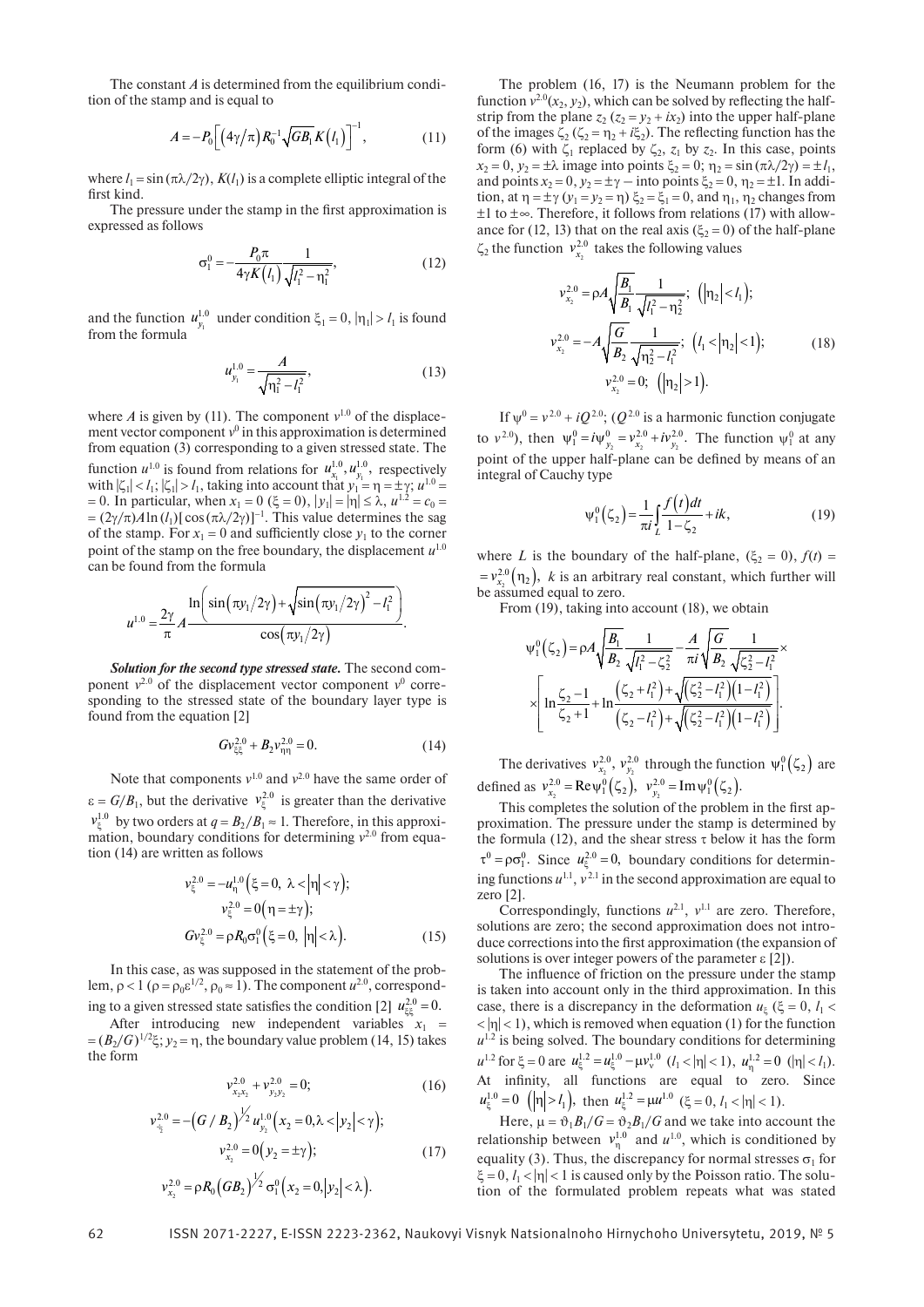

*Fig. The dependence of the distribution of normal stress under the stamp on*  $l_1$ 

above, but under the boundary conditions which are indicated above.

**Conclusions.** The asymptotic method, which was proposed for solving nonlinear partial differential equations, is important from theoretical and practical points of view. It is universal and can be used to analyze various problems of mathematical physics.

The described approach can be applied to solving such a problem class in which taking into account the real material properties leads to significant mathematical difficulties in the process of solving.

During the solution, a relationship was established between the dimensions of the coupling area, the interaction region, the angle of the sector solution and the friction coefficient.

It should be noted that if the friction coefficient  $\rho$  tends to zero, the friction area disappears. Conversely, if it increases, the area of adhesion increases as well. The magnitude of the stresses also depends on the size of the stamp, as shown in Fi-

gure. Here 
$$
\sigma_1 = \frac{1}{l_1 K(l_1)} \frac{1}{\sqrt{1 - t^2}}
$$
, where  $(-1 < l_1 < 1, -1 < t < 1)$ ,  
 $t = \frac{\eta_1}{l_1} = \frac{\sin(\pi y_1/2\gamma)}{\sin(\pi \lambda/2\gamma)}$  at  $(x_1 = 0, -\lambda < y_1 < \lambda)$ .

The obtained solutions can be used in modeling fastenings curved (semi-cylindrical or circular) workings, wells, pipelines. The most valuable in this matter is the friction consideration in the reinforcing element and the matrix (soil) interaction.

#### **References.**

**1.** Kagadiy, T.S., & Shporta, A.H. (2015). The asymptotic method in problems of the linear and nonlinear elasticity theory. *Naukovyi Visnyk Natsionalnoho Hirnychoho Universytetu*, *3*, 76-81.

**2.** Kaminsky, A.O., & Selivanov, M.F. (2017). Slow crack growth with contact area. *Reports of the National Academy of Sciences of Ukraine*, *1*, 38-43. DOI:10.15407/dopovidi2017.01.038.

**3.** Kriven, I., & Yavorskaya, M. (2010). Development of plastic strips in the vicinity of the vertices of the two arcs of symmetric cut out under antiplastic deformation. *Phys.-Math. modeling and inform. Technology*, (11), 91-96.

**4.** Dziubik, A.R., Nykolyshyn, T.M., & Porokhovskyi, Yu.V. (2016). Influence of residual stresses on the boundary equilibrium of a pipeline with an internal split of arbitrary configuration. *Physical-chemical mechanics of materials*, *52*(1), 83-90.

**5.** Bomba, A.Ya., Prysiazhniuk, I.M., & Prysiazhniuk, O.V. (2013). Asymptotic method for solving a class of model singularly perturbed problems of the mass transfer process in heterogeneous media. *Reports of the National Academy of Sciences of Ukraine, 3*, 28-34.

**6.** Kliuchnyk, I. (2014). Integration of a system of differential equations with a small parameter in the part of derivatives / I.Glyuchnyk. *Bulletin of the Donetsk National University. Ser A: Natural sciences*, (2), 21-25.

**7.** Staroselsky, A., Acharya, R., & Cassenti, B. (2019). Phase field modeling of fracture and crack growth. *Engineering Fracture Mechanics, 205*, 268-284. DOI:10.1016/j.engfracmech.2018.11.007.

8. Kolosov, D., Dolgov, O., & Kolosov, A. (2014). Analytical determination of stress-strain state of rope caused by the transmission of the drive drum traction. In V.Bondarenko, I.Kovalevs'ka, K.Ganushevych (Eds.), *Progressive Technologies of Coal, Coalbed Methane, and Ores Mining* (1st ed., pp. 499-504). CRC Press.

**9.** Kelby, B., & Baka, Z. (2019). Annual crack in an elastic half-space. *International Journal of Engineering Science,* (134), 117-147. DOI:10.1016/j.ijengsci.2018.10.007.

**10.** Ostrik, V.I. (2008). Injection of semi-non-stamp in elastic band in the presence of friction and adhesion. *Math. methods and physical fur. Fields, 51*(1), 138-149.

## **Математичне моделювання при розрахунку підкріплюючих елементів**

### *Т.С.Кагадій, А.Г.Шпорта*

Національний технічний університет "Дніпровська політехніка", м. Дніпро, Україна, e-mail: [kagadiy@i.ua;](mailto:kagadiy@i.ua) [shportaanna@ukr.net](mailto:shportaanna@ukr.net)

**Мета.** Визначення законів розподілу напружень, що виникають під час взаємодії жорсткого штампу та пружної пластини з циліндричною анізотропією. Моделювання задач контактних взаємодій із ціллю визначення процесів зносу, міцності, руйнування й довговічності конструкцій і споруд. Розробка аналітичних методів розрахунку взаємодій конструкцій під час контакту, з урахуванням різноманітних властивостей матеріалу.

**Методика.** Складена математична модель просторової задачі, що розглядає контакт жорсткого штампу та кругового сектора, який має властивості матеріалу, відповідні до циліндричної анізотропії. Для проведення аналітичного дослідження моделі запропоновано асимптотичний метод, який дозволяє розчленити напруженодеформований стан кругового сектора, що за умовою є нескінченним, на дві складові. У такому разі вдається перейти від розв'язання задачі, що відноситься до розділу теорії пружності, до послідовного розв'язання задач теорії потенціалу.

**Результати.** У цій роботі досліджена конкретна задача про взаємодію. Для знаходження розв'язку тут застосований асимптотичний метод. Під час розв'язання поставленої задачі враховане тертя, що виникає у процесі взаємодії між жорстким штампом і пластиною із пружного матеріалу. Розглянута задача є новою й достатньо складною. Вона викликає значні труднощі при розгляді. Тому отриманий аналітичний розв'язок є корисним результатом для подальшого аналізу або чисельних розрахунків. Знайдені значення тиску під штампом, ураховано вплив тертя.

**Наукова новизна.** Запропонований раніше метод узагальнений на випадок циліндричної анізотропії матеріалу. Отримано аналітичний розв'язок нової складної просторової задачі про взаємодію.

**Практична значимість.** Асимптотичний метод, що запропонований у даній роботі, дозволяє перейти від